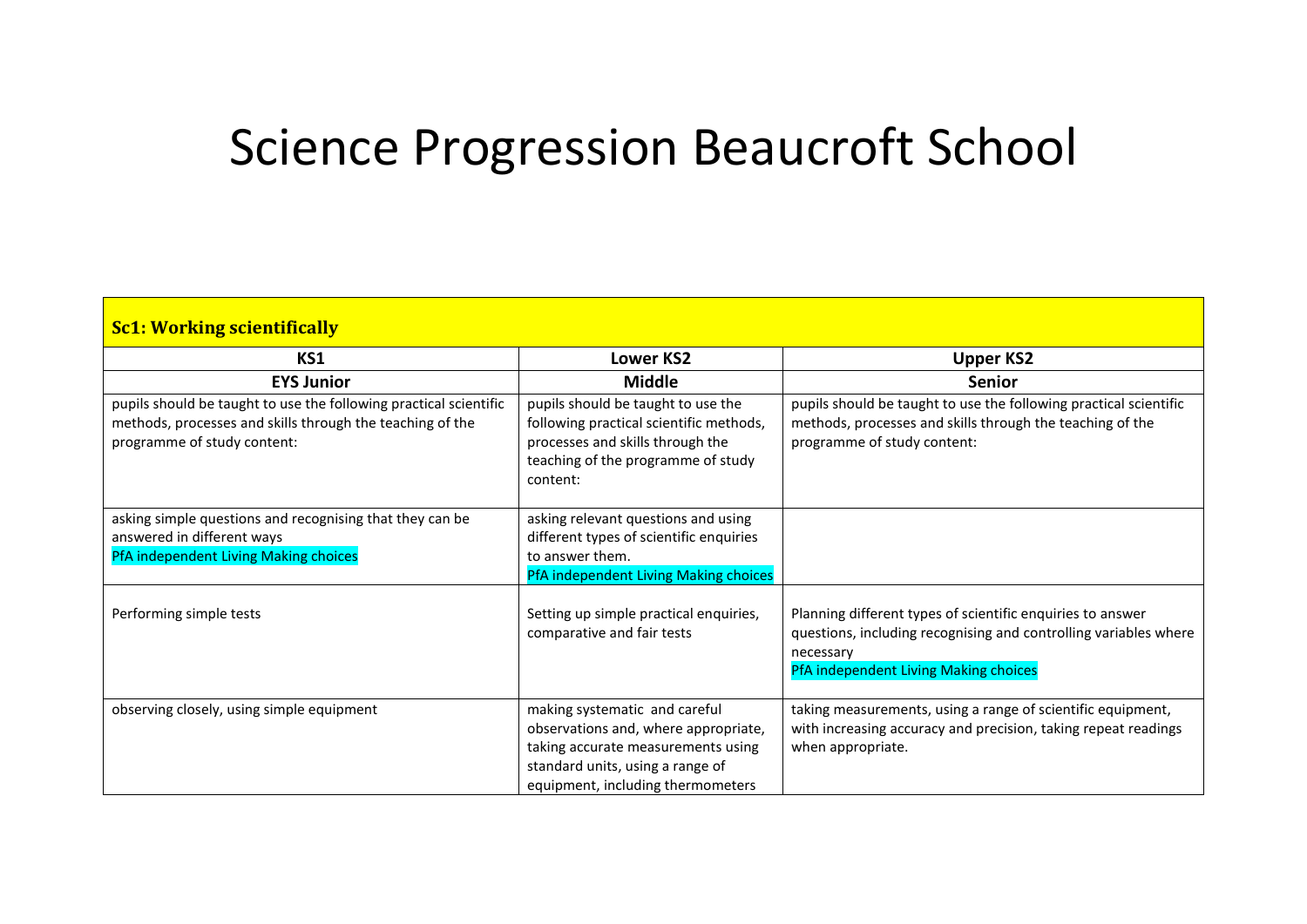| <b>Sc1: Working scientifically</b>                                    |                                                                                                                                                                                                                                                  |                                                                                                                                                                                                                                                                                                                         |
|-----------------------------------------------------------------------|--------------------------------------------------------------------------------------------------------------------------------------------------------------------------------------------------------------------------------------------------|-------------------------------------------------------------------------------------------------------------------------------------------------------------------------------------------------------------------------------------------------------------------------------------------------------------------------|
|                                                                       | and data loggers                                                                                                                                                                                                                                 |                                                                                                                                                                                                                                                                                                                         |
| gathering and recording data to help in answering questions           | · gathering, recording, classifying and<br>presenting data in a variety of ways to<br>help in answering questions<br>• recording findings using simple<br>scientific language, drawings, labelled<br>diagrams, keys, bar charts, and tables      | • recording data and results of increasing complexity using<br>scientific diagrams and labels, classification keys, tables, scatter<br>graphs, bar and line graphs                                                                                                                                                      |
| identifying and classifying                                           | · identifying differences, similarities or<br>changes related to simple scientific<br>ideas and processes                                                                                                                                        | identifying scientific evidence that has been used to support or<br>refute ideas or arguments                                                                                                                                                                                                                           |
| Using their observations and ideas to suggest answers to<br>questions | • using straightforward scientific<br>evidence to answer questions or to<br>support their findings.<br>• using results to draw simple<br>conclusions, make predictions for new<br>values and suggest improvements and<br>raise further questions | using test results to make predictions to set up further<br>comparative and fair tests<br>Reporting and presenting findings from enquiries, including<br>conclusions, causal relationships and explanations of and<br>degree of trust in results, in oral and written forms such as<br>displays and other presentations |
|                                                                       | reporting on findings from enquiries,<br>including oral and written<br>explanations, displays or presentations<br>of results and conclusions                                                                                                     | Reporting and presenting findings from enquiries, including<br>conclusions, causal relationships and explanations of and<br>degree of trust in results, in oral and written forms such as<br>displays and other presentations                                                                                           |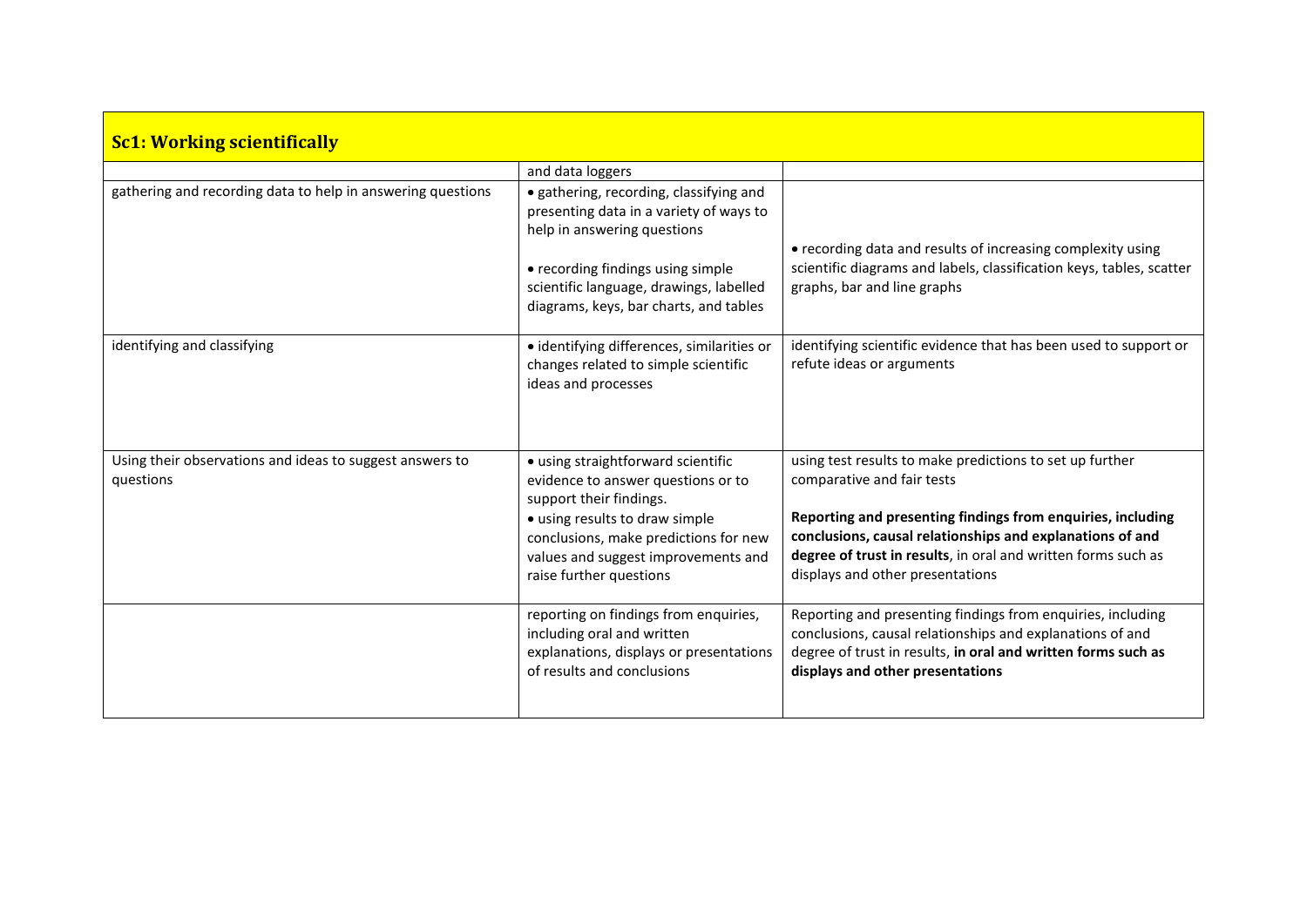## Biology

| <b>Biology: Plants</b>                                                                                                                          |               |                                                                                                                                                                                      |                                                                                                                                                                                              |
|-------------------------------------------------------------------------------------------------------------------------------------------------|---------------|--------------------------------------------------------------------------------------------------------------------------------------------------------------------------------------|----------------------------------------------------------------------------------------------------------------------------------------------------------------------------------------------|
| KS1                                                                                                                                             |               | <b>Lower KS2</b>                                                                                                                                                                     | <b>Upper KS2</b>                                                                                                                                                                             |
| Years 1&2                                                                                                                                       | <b>Junior</b> | <b>Middle</b>                                                                                                                                                                        | <b>Seniors</b>                                                                                                                                                                               |
| <b>Plants &amp; Growing</b><br>identify and name a variety of<br>common wild and garden plants,<br>including<br>deciduous and evergreen trees   | <b>Plants</b> | <b>Plants</b><br>Identify and describe the functions of<br>different parts of flowering plants:<br>roots, stem/trunk, leaves and flowers                                             |                                                                                                                                                                                              |
| <b>Plants &amp; Growing</b><br>Identify and describe the basic<br>structure of a variety of common<br>flowering plants, including trees         | <b>Plants</b> | <b>Plants</b><br>Explore the requirements of plants<br>for life and growth (air, light, water,<br>nutrients from soil, and room to<br>grow) and how they vary from plant<br>to plant |                                                                                                                                                                                              |
| <b>Plants &amp; Growing</b><br>find out and describe how plants<br>need water, light and a suitable<br>temperature to grow and stay<br>healthy. | <b>Plants</b> | <b>Plants</b><br>investigate the way in which water is<br>transported within plants                                                                                                  |                                                                                                                                                                                              |
| <b>Plants &amp; Growing</b><br>observe and describe how seeds<br>and bulbs grow into<br>mature plants                                           | <b>Plants</b> | <b>Plants</b><br>explore the part that flowers play in<br>the life cycle of flowering plants,<br>including pollination, seed formation<br>and seed dispersal.                        | Plants, Characteristics of life, Living things in their<br>Environments.<br>Describe the life process of reproduction in some plants (and<br>Animals, including humans)<br><b>PfA Health</b> |

| <b>Biology: Living Things and their environments</b> |                   |                         |                                                         |
|------------------------------------------------------|-------------------|-------------------------|---------------------------------------------------------|
| KS1<br>Lower KS2<br>Upper KS2                        |                   |                         |                                                         |
| Years 1&2                                            | Junior            | <b>Middle</b>           | <b>Senior</b>                                           |
| <b>Dinosaurs</b>                                     | Living Things and | Living Things and their | Plants, Characteristics of life, Living things in their |
| Explore and compare the                              | their Habitats    | environments            | Environments.                                           |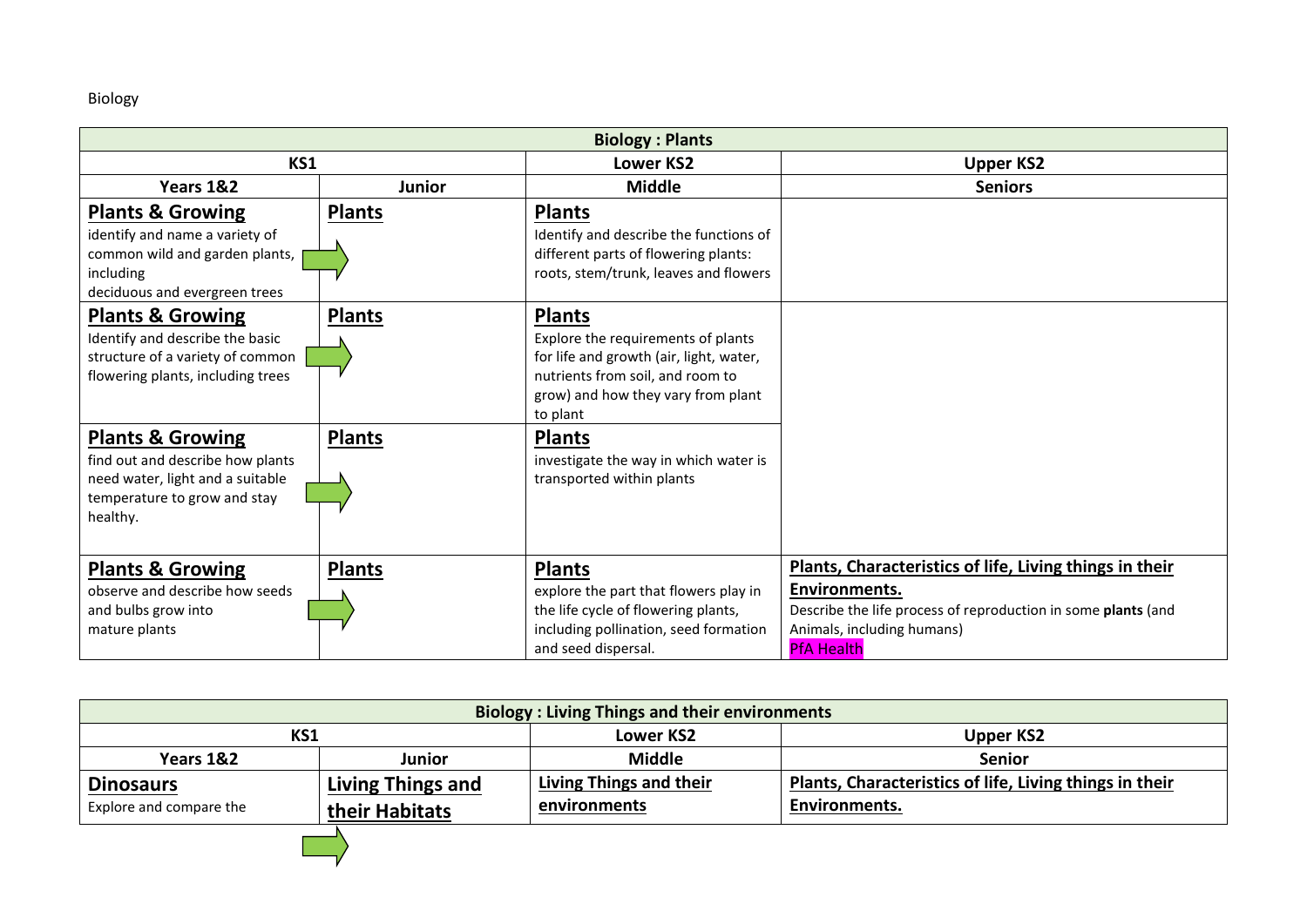| differences between things that       |                          | Recognise that living things can be     | Describe how living things are classified into broad groups         |
|---------------------------------------|--------------------------|-----------------------------------------|---------------------------------------------------------------------|
| are living, dead, and things that     |                          | grouped in a variety of ways            | according to common observable characteristics and based on         |
| have never been alive.                |                          |                                         | similarities and differences, including microorganisms, plants, and |
|                                       |                          | Explore and use classification keys to  | animals                                                             |
|                                       |                          | help group, identify and name a         |                                                                     |
|                                       |                          | variety of living things in their local |                                                                     |
|                                       |                          | and wider environment                   |                                                                     |
| <b>Beach and Sea</b>                  | <b>Living Things and</b> | <b>Living Things and their</b>          | Plants, Characteristics of life, Living things in their             |
| <b>Plants, Animals &amp;</b>          | their Habitats           | environments                            | Environments.                                                       |
|                                       |                          | Recognise that environments can         | Give reasons for classifying plants and animals based on special    |
| Growth                                |                          | change and that this can sometimes      | characteristics                                                     |
| identify that most living things live |                          | pose dangers to living things.          |                                                                     |
| in habitats to which they are suited  |                          |                                         |                                                                     |
| and describe how different            |                          |                                         |                                                                     |
| habitats provide for the basic        |                          |                                         |                                                                     |
| needs of different kinds of animals   |                          |                                         |                                                                     |
| and plants, and how they depend       |                          |                                         |                                                                     |
| on each other                         |                          |                                         |                                                                     |
| Plants, Animals &                     | <b>Living Things and</b> |                                         | Plants, Characteristics of life, Living things in their             |
| Growth                                | their Habitats           |                                         | Environments.                                                       |
| <b>Mini Beasts</b>                    |                          |                                         | Describe the life process of reproduction in some plants and        |
| Identify and name a variety of        |                          |                                         | animals                                                             |
| plants and animals in their           |                          |                                         |                                                                     |
| habitats, including micro-habitats.   |                          |                                         |                                                                     |
|                                       |                          |                                         |                                                                     |
| <b>Mini Beasts</b>                    | <b>Living Things and</b> | <b>Living Things and their</b>          |                                                                     |
| Describe how animals obtain their     | their Habitats           | environments                            |                                                                     |
| food from plants and other            |                          | Construct and interpret a variety of    |                                                                     |
| animals, using the idea of a simple   |                          | food chains, identifying producers,     |                                                                     |
| food chain, and identify and name     |                          | predators and prey.                     |                                                                     |
| different sources of food.            |                          |                                         |                                                                     |

| <b>Biology: Animals including Humans</b> |        |                                      |        |
|------------------------------------------|--------|--------------------------------------|--------|
| KS1                                      |        | <b>Upper KS2</b><br><b>Lower KS2</b> |        |
| Years 1&2                                | Junior | <b>Middle</b>                        | Senior |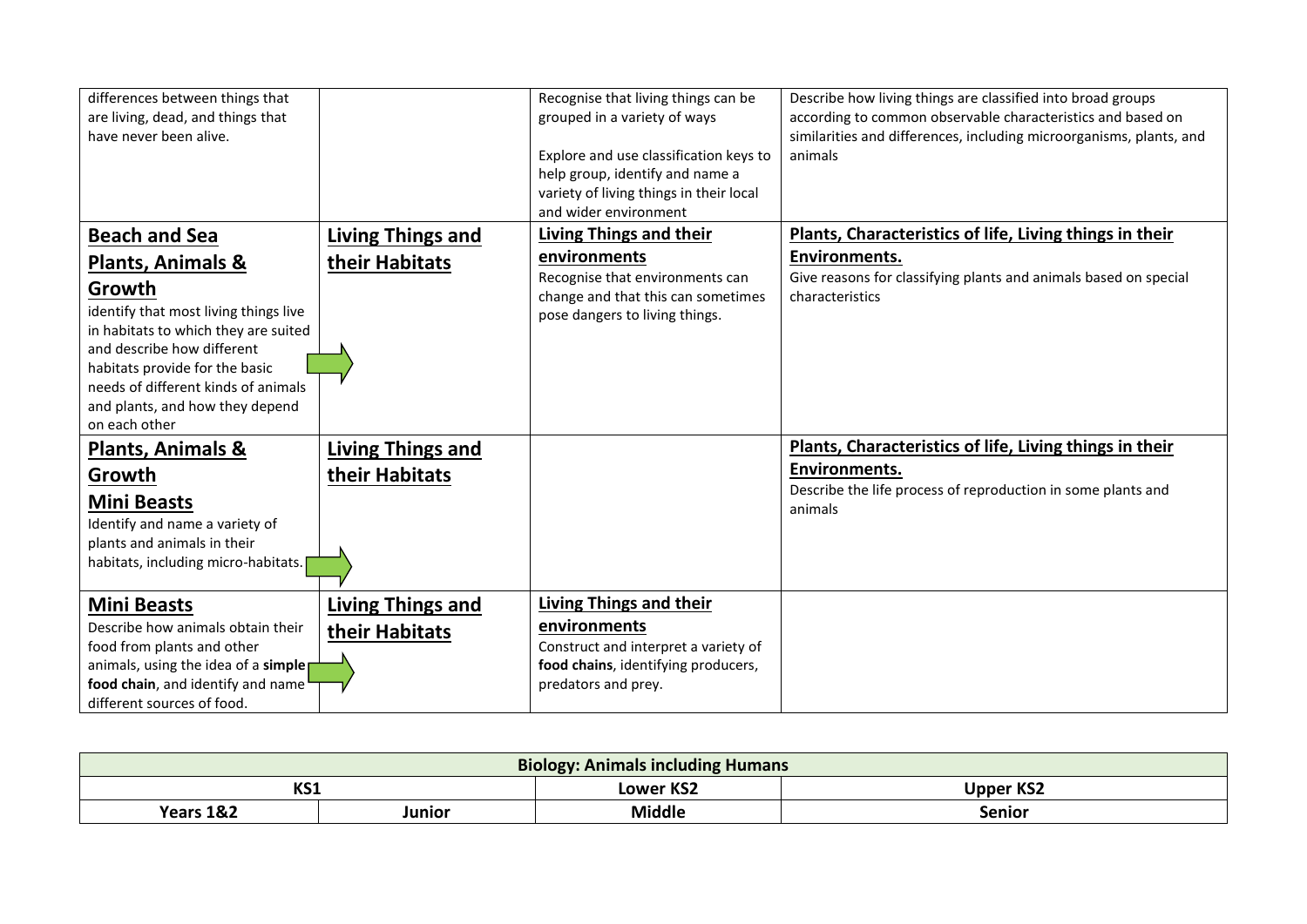| <b>Farm Animals</b><br>Identify and name a variety of<br>common animals including fish,<br>amphibians, reptiles, birds and<br>mammals<br>Zoo Animals<br>Describe and compare the<br>structure of a variety of common<br>animals (fish, amphibians, reptiles,<br>birds and mammals, including<br>pets)                                               | <b>Animals and Humans 1</b><br><b>Animals and Humans 1</b>                      |                                                                                                                                                                          |                                                                                                                                                   |
|-----------------------------------------------------------------------------------------------------------------------------------------------------------------------------------------------------------------------------------------------------------------------------------------------------------------------------------------------------|---------------------------------------------------------------------------------|--------------------------------------------------------------------------------------------------------------------------------------------------------------------------|---------------------------------------------------------------------------------------------------------------------------------------------------|
| <b>Myself &amp; Senses</b><br>Identify, name, draw and label the<br>basic parts of the human body and<br>say which part of the body is<br>associated with each sense.<br>Growing<br>Find out about and describe the<br>basic needs of Animals, including<br>humans,<br>including humans, for survival<br>(water, food and air)<br><b>PfA Health</b> | <b>Animals and Humans 2</b><br><b>PfA Health</b><br><b>Animals and Humans 2</b> | <b>Animals and Humans 1</b><br>Identify that humans and some<br>other animals have skeletons and<br>muscles for support, protection and<br>movement<br><b>PfA Health</b> | <b>Health and Exercise</b><br>Recognise the impact of diet, exercise, drugs and lifestyle on the<br>way their bodies function.                    |
|                                                                                                                                                                                                                                                                                                                                                     |                                                                                 | <b>Biology: Animals including Humans</b>                                                                                                                                 |                                                                                                                                                   |
| KS1                                                                                                                                                                                                                                                                                                                                                 |                                                                                 | <b>Lower KS2</b>                                                                                                                                                         | <b>Upper KS2</b>                                                                                                                                  |
| Years 1&2                                                                                                                                                                                                                                                                                                                                           | <b>Junior</b>                                                                   | <b>Middle</b>                                                                                                                                                            | <b>Seniors</b>                                                                                                                                    |
| <b>Myself &amp; Senses</b><br>Identify, name, draw and label the<br>basic parts of the human body and                                                                                                                                                                                                                                               | <b>Animals and Humans 2</b><br><b>PfA Health</b><br>A.                          |                                                                                                                                                                          | Plants, Characteristics of life, Living things in their<br><b>Environments.</b><br>Describe the ways in which nutrients and water are transported |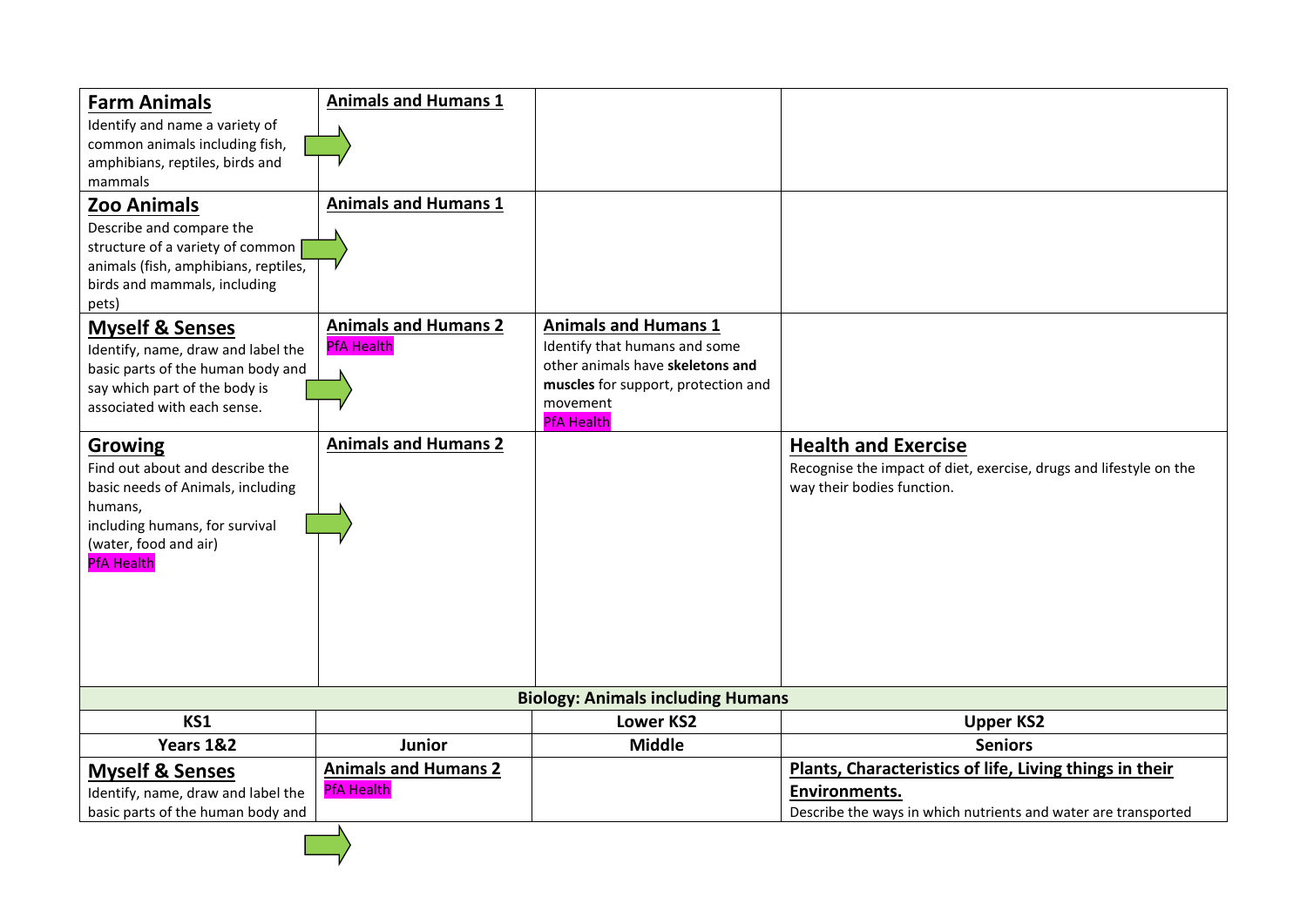| say which part of the body is                                                                                                                                                    |                                                                                 |                                                                                                                                                                                                                                                      | within Animals, including humans,                                                                                                                                                                                                                                                                                                             |
|----------------------------------------------------------------------------------------------------------------------------------------------------------------------------------|---------------------------------------------------------------------------------|------------------------------------------------------------------------------------------------------------------------------------------------------------------------------------------------------------------------------------------------------|-----------------------------------------------------------------------------------------------------------------------------------------------------------------------------------------------------------------------------------------------------------------------------------------------------------------------------------------------|
| associated with each sense.                                                                                                                                                      |                                                                                 |                                                                                                                                                                                                                                                      | <b>Human Body</b><br>Identify and name the main parts of the circulatory system, and<br>explain the functions of the heart, blood vessels and blood.<br><b>PfA Health</b>                                                                                                                                                                     |
| <b>Zoo Animals</b><br>Notice that animals, including<br>humans, including humans, have<br>offspring which<br>grow into adults<br><b>PfA Health</b><br><b>Myself &amp; Senses</b> | <b>Animals and Humans 2</b><br><b>PfA Health</b><br><b>Animals and Humans 2</b> | <b>Animals and Humans 2</b>                                                                                                                                                                                                                          | Reproduction<br>Describe the life processes of reproduction in some Animals,<br>including humans PfA Health<br>Plants, Characteristics of life, Living things in their<br>Environments.<br>Describe the changes as humans develop from birth to old age<br>Describe the differences in the life cycles of mammal, amphibian,<br>insect & bird |
| Describe the importance for<br>humans of exercise, eating the<br>right amounts of different types<br>of food, and hygiene.                                                       | <b>PfA Health</b>                                                               | Describe the simple functions of the<br>basic parts of the digestive system<br>in humans<br><b>PfA Health</b>                                                                                                                                        |                                                                                                                                                                                                                                                                                                                                               |
| <b>Zoo Animals</b><br>Identify and name a variety of<br>common animals that are<br>carnivores, herbivores and<br>omnivores                                                       | <b>Living Things and</b><br>their Habitats                                      | <b>Animals and Humans 2</b><br>identify that Animals, including<br>humans, including humans, need<br>the right types and amount of<br>nutrition, and that they cannot<br>make their own<br>food; they get nutrition from what<br>they eat PfA Health |                                                                                                                                                                                                                                                                                                                                               |
|                                                                                                                                                                                  |                                                                                 | <b>Animals and Humans 2</b><br>describe the simple functions of the<br>basic parts PfA Health of the<br>digestive system in humans                                                                                                                   |                                                                                                                                                                                                                                                                                                                                               |
|                                                                                                                                                                                  |                                                                                 | <b>Animals and Humans 2</b><br>Identify the different types of teeth<br>in humans and their simple                                                                                                                                                   |                                                                                                                                                                                                                                                                                                                                               |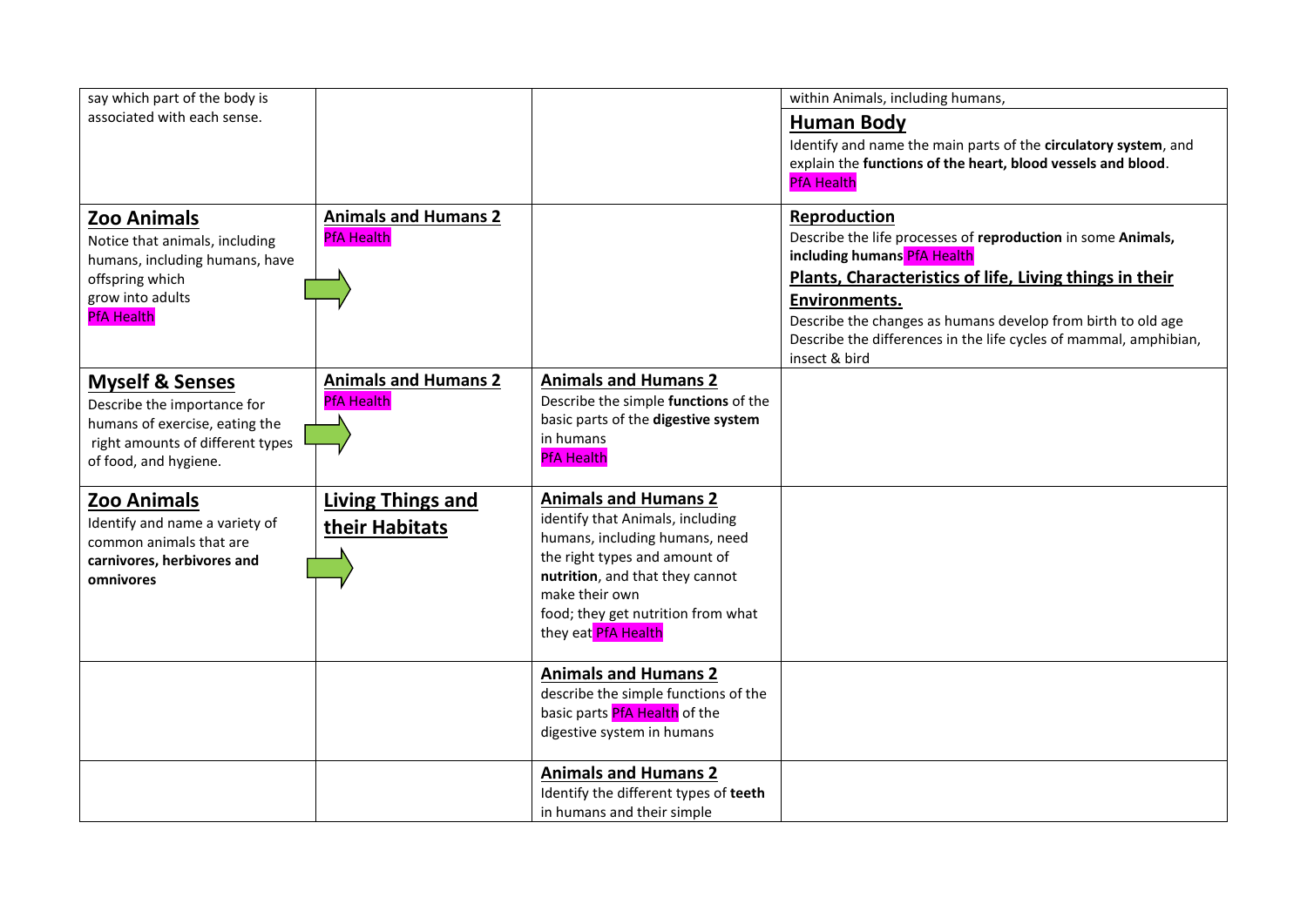|  | tunctions |  |
|--|-----------|--|
|  |           |  |

| <b>Biology: Evolution and inheritance</b> |        |                                     |                                                                      |
|-------------------------------------------|--------|-------------------------------------|----------------------------------------------------------------------|
| KS1                                       |        | <b>Lower KS2</b>                    | <b>Upper KS2</b>                                                     |
| Years 1&2                                 | Junior | <b>Middle</b>                       | <b>Seniors</b>                                                       |
|                                           |        |                                     | <b>Evolution and inheritance</b>                                     |
|                                           |        |                                     | Recognise that living things produce offspring of the same kind, but |
|                                           |        |                                     | normally offspring vary and are not identical to their parents.      |
|                                           |        |                                     | Identify how Animals, including humans and plants are adapted to     |
|                                           |        | From 'The Earth (Rocks,             | suit their environment in different ways and that adaptation may     |
|                                           |        | Atmosphere):                        | lead to evolution                                                    |
|                                           |        | Describe in simple terms how        | Recognise that living things have changed over time and that         |
|                                           |        | fossils are formed when things that | fossils provide information about living things that inhabited the   |
|                                           |        | have lived are trapped within rock. | Earth millions of years ago.                                         |
|                                           |        |                                     | Recognise that living things produce offspring of the same kind, but |
|                                           |        |                                     | normally offspring vary and are not identical to their parents.      |

| <b>Materials:</b><br><b>Chemistry</b>                                      |                                                                                                |                                                                                                    |                                                                                                                                                                                                             |  |
|----------------------------------------------------------------------------|------------------------------------------------------------------------------------------------|----------------------------------------------------------------------------------------------------|-------------------------------------------------------------------------------------------------------------------------------------------------------------------------------------------------------------|--|
|                                                                            | KS1                                                                                            | <b>Lower KS2</b>                                                                                   | <b>Upper KS2</b>                                                                                                                                                                                            |  |
| Years 1&2                                                                  | Junior                                                                                         | <b>Middle</b>                                                                                      | <b>Seniors</b>                                                                                                                                                                                              |  |
| <u>Toys</u>                                                                | <b>Everyday Materials their</b>                                                                | <b>Materials and Electricity</b>                                                                   | Changing, separating & classifying materials                                                                                                                                                                |  |
| distinguish between an object<br>and the material from which it<br>is made | uses and properties<br>distinguish between an object and<br>the material from which it is made | compare and group materials together,<br>according to whether they are solids,<br>liquids or gases | compare and group together everyday materials on the<br>basis of their properties, including their hardness,<br>solubility, transparency, conductivity (electrical and<br>thermal), and response to magnets |  |
| <b>Toys</b>                                                                | Sates of matter                                                                                | <b>Materials and Electricity</b>                                                                   |                                                                                                                                                                                                             |  |
| describe the simple physical<br>properties of a variety of                 | <b>Everyday Materials their</b><br>uses and properties                                         | observe that some materials change state                                                           |                                                                                                                                                                                                             |  |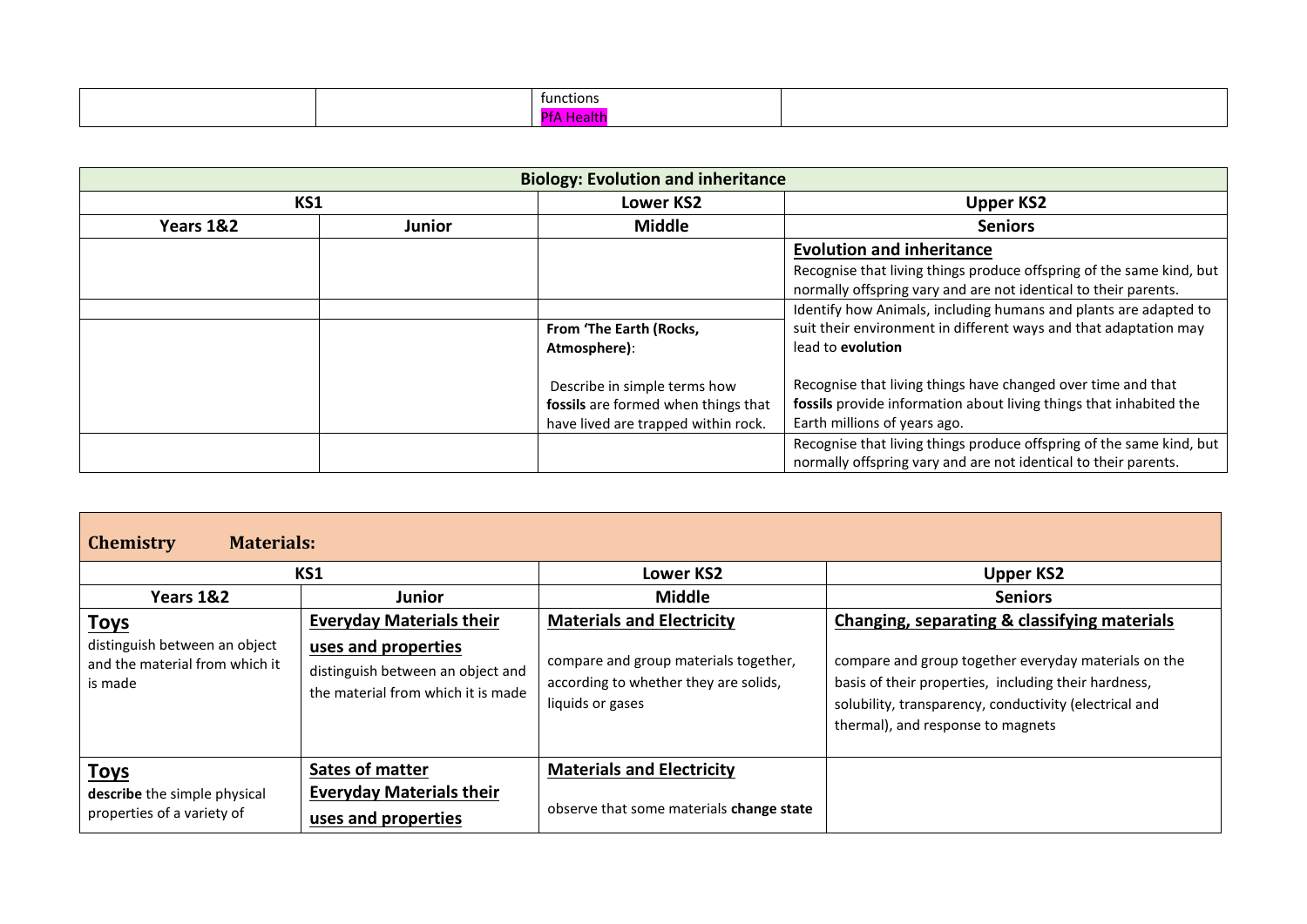| everyday materials<br>Identify and name a variety of<br>everyday materials, including<br>wood, metal, plastic, glass,<br>metal, water and rock.                                                                                                                                                                            | describe the simple physical<br>properties of a variety of everyday<br>materials<br>Identify and name a variety of<br>everyday materials, including<br>wood, metal, plastic, glass, metal,<br>water and rock.                                                                                                                                                      | when they are heated or cooled, and<br>measure or research the temperature at<br>which this happens in degrees Celsius (°C),                                                    |                                                                                                                                                                                                                                     |
|----------------------------------------------------------------------------------------------------------------------------------------------------------------------------------------------------------------------------------------------------------------------------------------------------------------------------|--------------------------------------------------------------------------------------------------------------------------------------------------------------------------------------------------------------------------------------------------------------------------------------------------------------------------------------------------------------------|---------------------------------------------------------------------------------------------------------------------------------------------------------------------------------|-------------------------------------------------------------------------------------------------------------------------------------------------------------------------------------------------------------------------------------|
| <b>Toys</b><br>compare and group together a<br>variety of everyday materials on<br>the basis of their simple<br>physical properties<br>Identify and compare the<br>suitability of a variety of<br>everyday materials, including<br>wood, metal, plastic, glass,<br>brick, rock, paper and<br>cardboard for particular uses | <b>Everyday Materials their</b><br>uses and properties<br>compare and group together a<br>variety of everyday materials on<br>the basis of their simple physical<br>properties<br>Identify and compare the<br>suitability of a variety of everyday<br>materials, including wood, metal,<br>plastic, glass, brick, rock, paper<br>and cardboard for particular uses |                                                                                                                                                                                 | Changing, separating & classifying materials<br>give reasons, based on evidence from comparative and fair<br>tests, for the particular uses of everyday materials,<br>including metals, wood and plastic                            |
| <b>Sc3: Chemistry: Materials</b>                                                                                                                                                                                                                                                                                           |                                                                                                                                                                                                                                                                                                                                                                    |                                                                                                                                                                                 |                                                                                                                                                                                                                                     |
|                                                                                                                                                                                                                                                                                                                            | KS1                                                                                                                                                                                                                                                                                                                                                                | <b>Lower KS2</b>                                                                                                                                                                | <b>Upper KS2</b>                                                                                                                                                                                                                    |
| Years 1&2                                                                                                                                                                                                                                                                                                                  | <b>Junior</b>                                                                                                                                                                                                                                                                                                                                                      | <b>Middle</b>                                                                                                                                                                   | <b>Seniors</b>                                                                                                                                                                                                                      |
| <b>Toys</b><br>(Find out how the shapes of<br>solid objects made from some<br>materials can be changed by<br>squashing, bending, twisting<br>and stretching)                                                                                                                                                               | <b>Everyday Materials their</b><br>uses and properties<br>(Find out how the shapes of solid<br>objects made from some materials<br>can be changed by squashing,<br>bending, twisting and stretching)                                                                                                                                                               | <b>Materials and Electricity</b><br>identify the part played by evaporation<br>and condensation in the water cycle and<br>associate the rate of evaporation with<br>temperature | Changing, separating & classifying materials<br><b>Acids, Metals, Rocks &amp; Weathering</b><br>Know that some materials will dissolve in liquid to form a<br>solution, and describe how to recover a substance from a<br>solution. |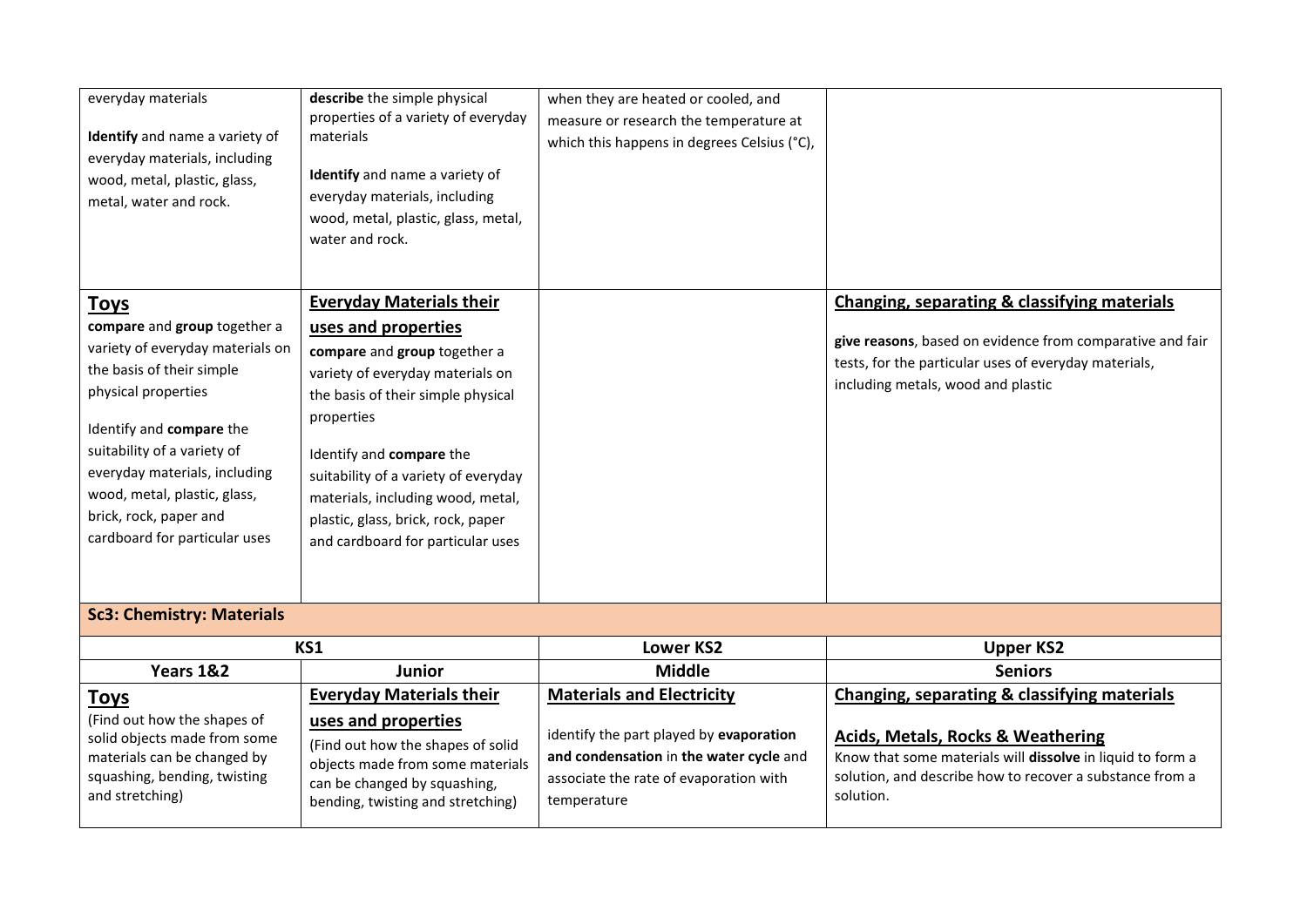|                                       |        |                  | Demonstrate that dissolving, mixing and changes of state<br>are reversible changes.                                                              |
|---------------------------------------|--------|------------------|--------------------------------------------------------------------------------------------------------------------------------------------------|
|                                       |        |                  | Changing, separating & classifying materials                                                                                                     |
|                                       |        |                  | Use knowledge of solids, liquids and gases to decide how<br>mixtures might be separated, including through filtering,<br>sieving and evaporating |
| <b>Materials:</b><br><b>Chemistry</b> |        |                  |                                                                                                                                                  |
| KS1                                   |        | <b>Lower KS2</b> | <b>Upper KS2</b>                                                                                                                                 |
| Years 1&2                             | Junior | <b>Middle</b>    | <b>Seniors</b>                                                                                                                                   |
|                                       |        |                  | Changing, separating & classifying materials                                                                                                     |
|                                       |        |                  | <b>Acids, Metals, Rocks &amp; Weathering</b>                                                                                                     |
|                                       |        |                  | Explain that some changes result in the formation of new                                                                                         |
|                                       |        |                  | materials, and that this kind of change is not usually                                                                                           |
|                                       |        |                  | reversible, including changes associated with burning and<br>the action of acid on bicarbonate of soda                                           |

| <b>Chemistry</b>                                                                             | The Earth: (Rocks, Atmosphere)                                                            |                                                                                                   |                  |
|----------------------------------------------------------------------------------------------|-------------------------------------------------------------------------------------------|---------------------------------------------------------------------------------------------------|------------------|
|                                                                                              | KS1                                                                                       | <b>Lower KS2</b>                                                                                  | <b>Upper KS2</b> |
| Years 1&2                                                                                    | <b>Junior</b>                                                                             | <b>Middle</b>                                                                                     | <b>Seniors</b>   |
| <b>Seasons</b><br>Observe changes across<br>the seasons                                      | <b>Seasons</b><br>Observe changes across the seasons                                      | <b>Rocks &amp; Fossils</b><br>Recognise that that soils are made from<br>rocks and organic matter |                  |
| Observe and describe<br>weather associated with<br>the seasons and how<br>day length varies. | Observe and describe weather associated<br>with the seasons and how day length<br>varies. | Describe in simple terms how fossils are<br>formed when things that have lived are                |                  |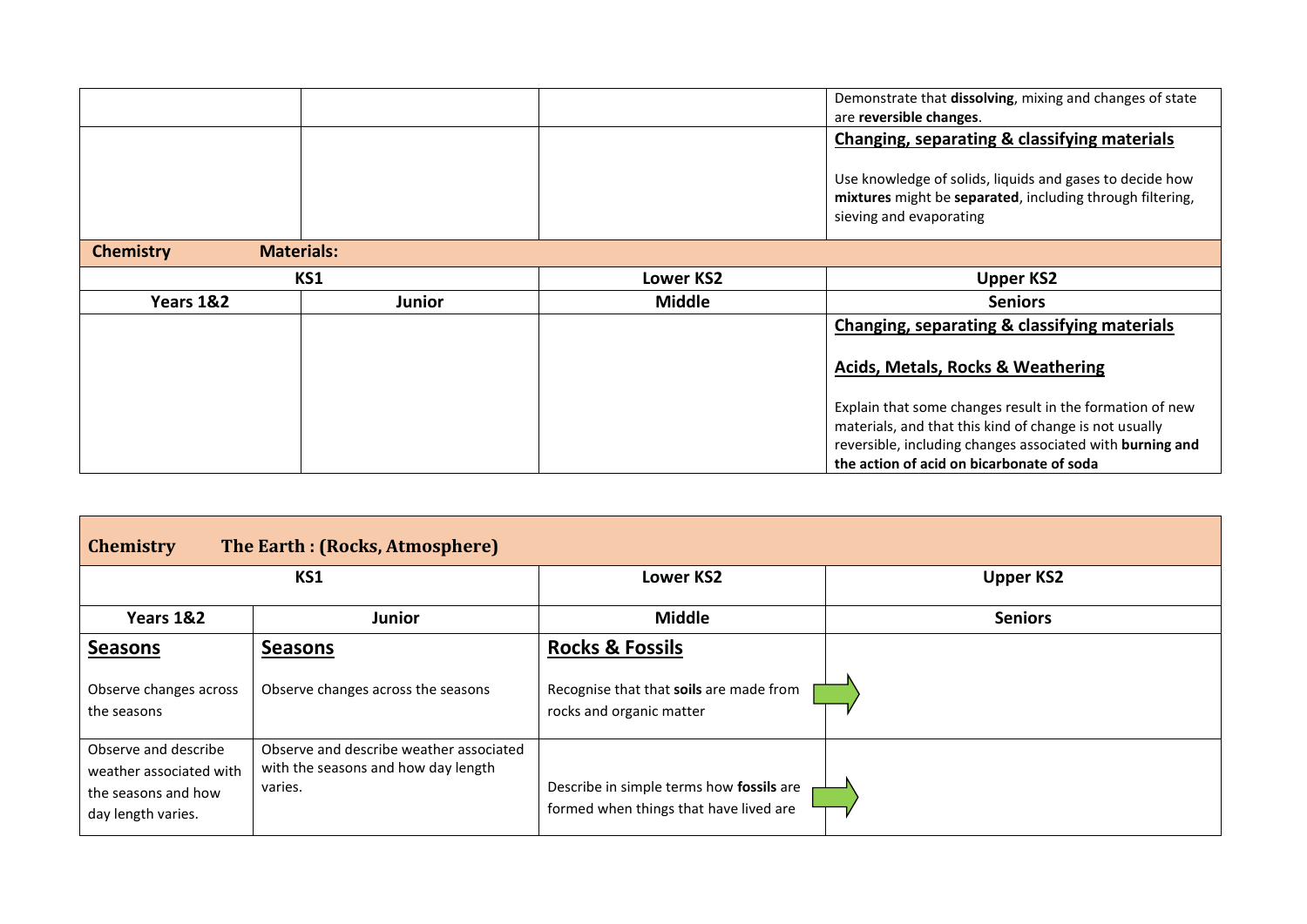|  | trapped within rock.                                                                                                            |  |
|--|---------------------------------------------------------------------------------------------------------------------------------|--|
|  | Compare and group together different<br><b>kinds of rocks</b> on the basis of their simple $\frac{1}{2}$<br>physical properties |  |

| <b>Motion and forces:</b><br><b>Physics</b> |                                                                   |                                                                                                   |                                                                                                                                                  |  |  |
|---------------------------------------------|-------------------------------------------------------------------|---------------------------------------------------------------------------------------------------|--------------------------------------------------------------------------------------------------------------------------------------------------|--|--|
|                                             | KS1                                                               | Lower KS2                                                                                         | <b>Upper KS2</b>                                                                                                                                 |  |  |
| Years 1&2                                   | <b>Junior</b>                                                     | <b>Middle</b>                                                                                     | <b>Seniors</b>                                                                                                                                   |  |  |
| <b>Toys</b>                                 | <b>Forces and</b>                                                 |                                                                                                   | <b>Forces</b>                                                                                                                                    |  |  |
| <b>Transport</b>                            | <b>Magnets</b><br>Materials: Find out how                         |                                                                                                   | explain that unsupported objects fall towards the Earth because of the force of gravity acting<br>between the Earth and the falling object       |  |  |
|                                             | the shapes of solid<br>objects made from some<br>materials can be |                                                                                                   |                                                                                                                                                  |  |  |
|                                             | changed by squashing,<br>bending, twisting and<br>stretching.     | Forces and<br><b>Motion</b><br>Notice that some                                                   | <b>Forces</b><br>identify the effects of air resistance, water resistance and friction, that act between moving<br>surfaces                      |  |  |
|                                             |                                                                   | forces need<br>contact between<br>two objects, but<br>magnetic forces<br>can act at a<br>distance | <b>Forces</b><br>Recognise that some mechanisms, including gears, pulleys, levers and springs, allow a smaller force<br>to have a greater effect |  |  |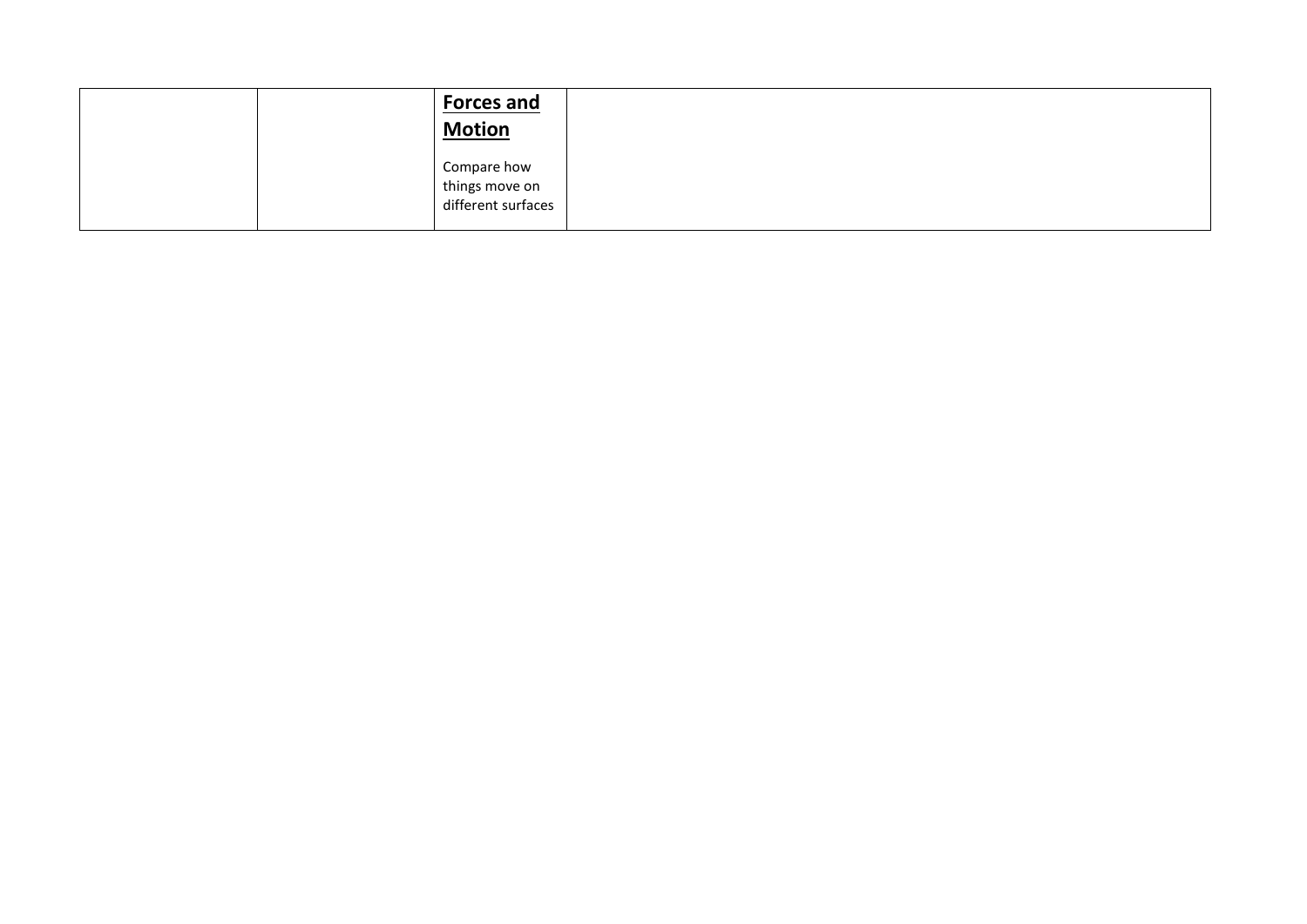| <b>Physics</b> | <b>Waves: Light</b>                                |                                                       |                                                                                                                                |  |  |  |
|----------------|----------------------------------------------------|-------------------------------------------------------|--------------------------------------------------------------------------------------------------------------------------------|--|--|--|
|                | KS1                                                | Lower KS2                                             | <b>Upper KS2</b>                                                                                                               |  |  |  |
| Years 1&2      | Junior                                             | <b>Middle</b>                                         | <b>Seniors</b>                                                                                                                 |  |  |  |
|                |                                                    | Sound and Light                                       | Earth, Space, Light and Sound                                                                                                  |  |  |  |
|                |                                                    | Notice that light is reflected from surfaces          | Recognise that light appears to travel in straight lines                                                                       |  |  |  |
|                |                                                    | Sound and Light                                       | Earth, Space, Light and Sound                                                                                                  |  |  |  |
|                | Recognise that light from the sun can be dangerous |                                                       | use the idea that light travels in straight lines to explain that objects are seen                                             |  |  |  |
|                |                                                    | and that there are ways to protect their eyes         | because they give out or reflect light into the eye                                                                            |  |  |  |
|                |                                                    | <b>Sound and Light</b>                                | Earth, Space, Light and Sound                                                                                                  |  |  |  |
|                |                                                    | Recognise that they need light in order to see things | Explain that we see things because light travels from light sources to our eyes or                                             |  |  |  |
|                |                                                    | and that dark is the absence of light                 | from light sources to objects and then to our eyes.                                                                            |  |  |  |
|                |                                                    | Sound and Light                                       | Earth, Space, Light and Sound                                                                                                  |  |  |  |
|                |                                                    | Recognise that shadows are formed when the light      |                                                                                                                                |  |  |  |
|                |                                                    | from a light source is blocked by a solid object      | use the idea that light travels in straight lines to explain why shadows have the<br>same shape as the objects that cast them. |  |  |  |
|                |                                                    | Find patterns that determine the size of shadows.     | colours and the different frequencies of light, white light and prisms.                                                        |  |  |  |

| <b>Physics</b> | <b>Waves: Sound</b> |                                                                                                                                                                                  |                                      |
|----------------|---------------------|----------------------------------------------------------------------------------------------------------------------------------------------------------------------------------|--------------------------------------|
|                | KS1                 | <b>Lower KS2</b>                                                                                                                                                                 | <b>Upper KS2</b>                     |
| Years 1&2      | <b>Junior</b>       | <b>Middle</b>                                                                                                                                                                    | <b>Seniors</b>                       |
|                |                     | Sound and Light<br>Identify how sounds are made, associating some of<br>them with something vibrating<br>Sound and Light<br>Recognise that vibrations from sounds travel through | <b>Earth, Space, Light and Sound</b> |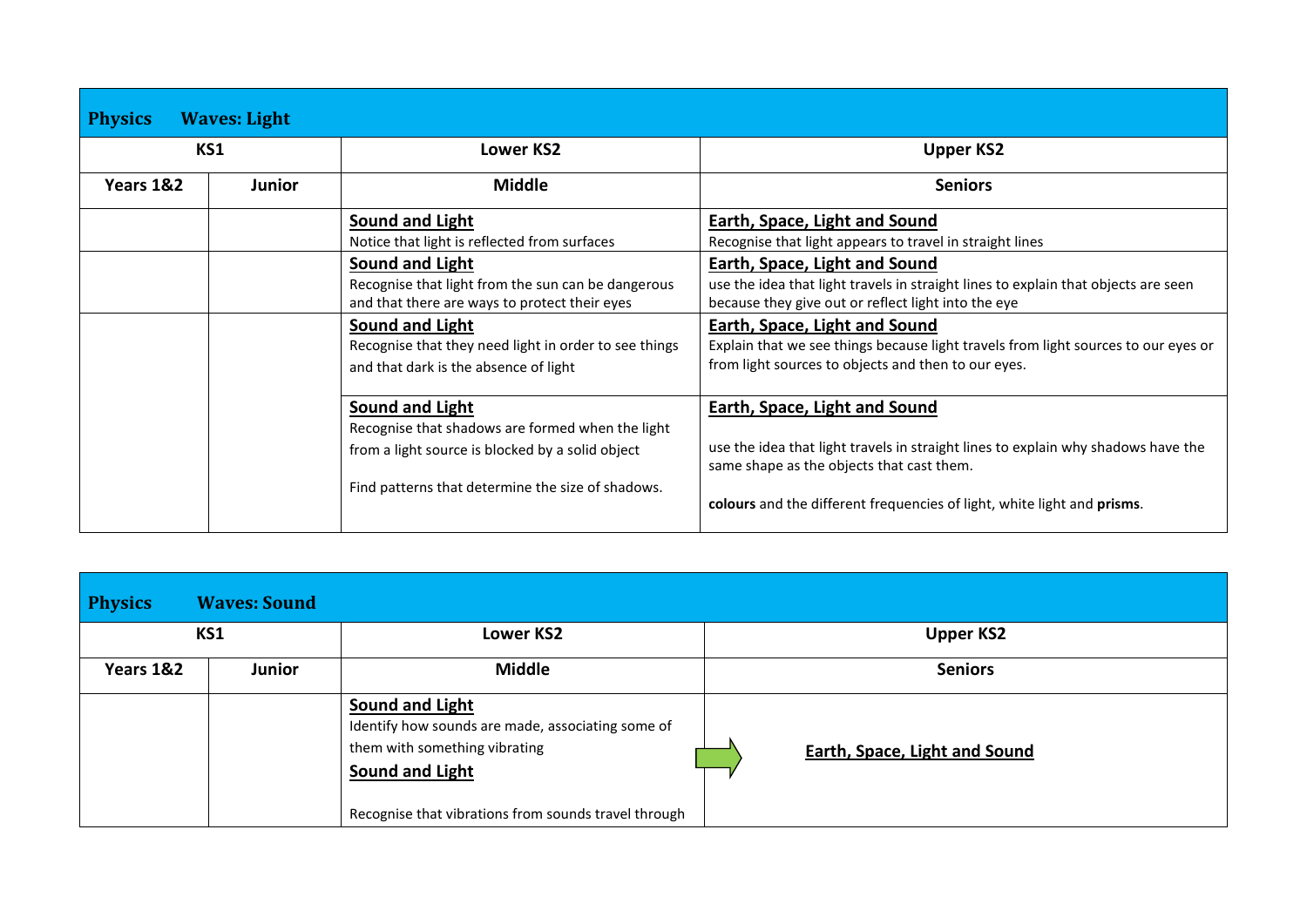|  | a medium to the ear                                    |                               |
|--|--------------------------------------------------------|-------------------------------|
|  | find patterns between the pitch of a sound and         |                               |
|  | features of the object that produced it                |                               |
|  | Sound and Light                                        |                               |
|  | find patterns between the volume of a sound and the    |                               |
|  | strength of the vibrations that produced it.           |                               |
|  | Recognise that sounds get fainter as the distance from |                               |
|  | the sound source increases                             | Earth, Space, Light and Sound |

|                     | <b>Energy and Magnetism:</b> |                                                                                                                                                                                                                                                              |                               |  |  |
|---------------------|------------------------------|--------------------------------------------------------------------------------------------------------------------------------------------------------------------------------------------------------------------------------------------------------------|-------------------------------|--|--|
| KS1                 |                              | <b>Lower KS2</b>                                                                                                                                                                                                                                             | <b>Upper KS2</b>              |  |  |
| Years 1&2<br>Junior |                              | <b>Middle</b>                                                                                                                                                                                                                                                | <b>Seniors</b>                |  |  |
|                     |                              | <b>Energy and Magnetism</b><br>understand that force and motion can be transferred through mechanical<br>devices such as gears, pulleys, levers and springs<br>notice that some forces need contact between two objects and some<br>forces act at a distance | <b>Energy and Electricity</b> |  |  |
|                     |                              | compare and group together a variety of everyday materials on the basis<br>of whether they are attracted to a magnet, and identify some magnetic<br>materials.                                                                                               |                               |  |  |
|                     |                              | observe how magnets attract or repel each other and attract some<br>materials and not others                                                                                                                                                                 |                               |  |  |
|                     |                              | Describe magnets as having two poles                                                                                                                                                                                                                         |                               |  |  |
|                     |                              | Predict whether two magnets will attract or repel each other, depending<br>on which poles are facing                                                                                                                                                         |                               |  |  |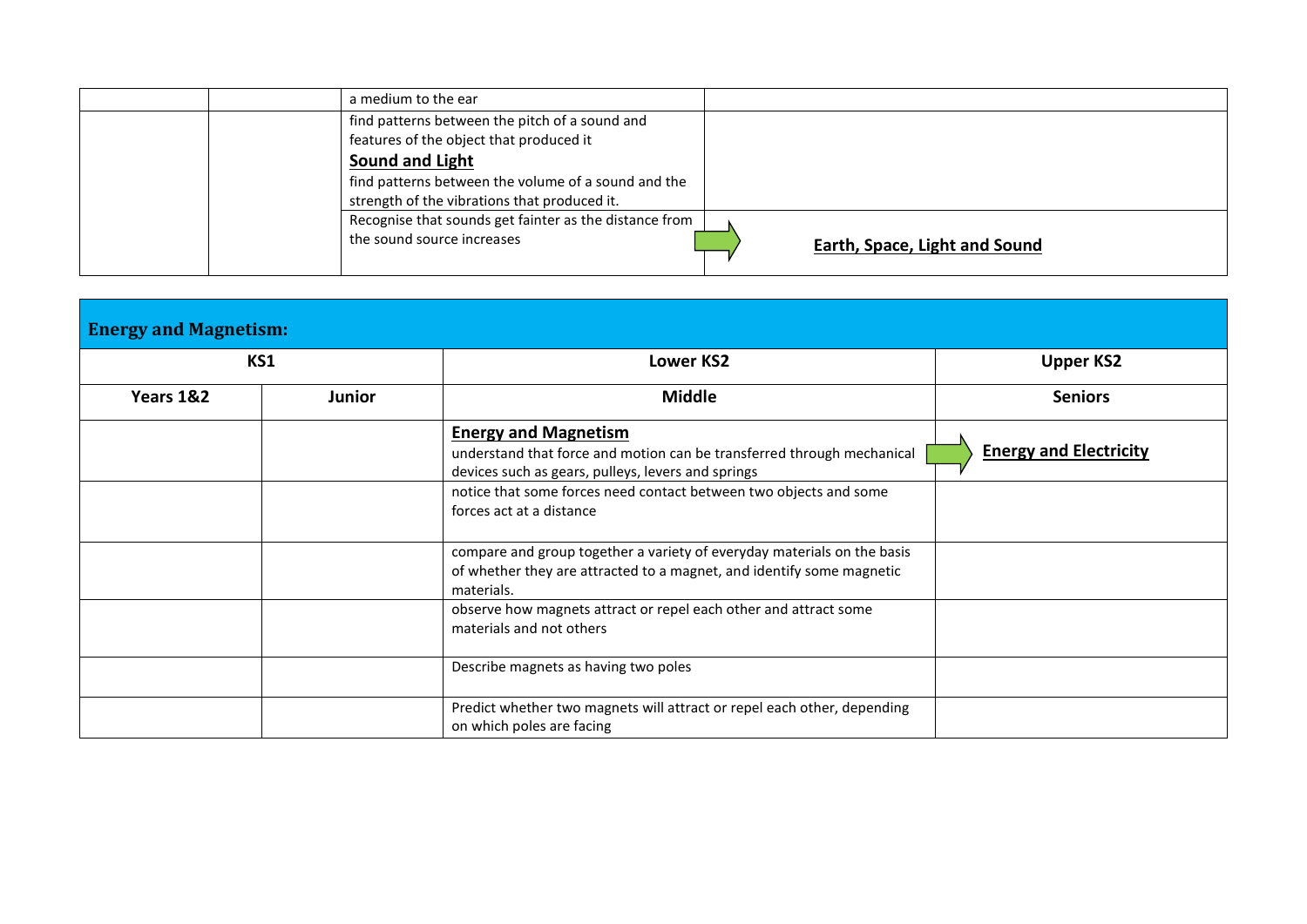| <b>Electricity:</b><br><b>Physics</b> |               |                                                                                                                                                                                |                                                                                                                                                                                                               |
|---------------------------------------|---------------|--------------------------------------------------------------------------------------------------------------------------------------------------------------------------------|---------------------------------------------------------------------------------------------------------------------------------------------------------------------------------------------------------------|
| KS1                                   |               | <b>Lower KS2</b>                                                                                                                                                               | <b>Upper KS2</b>                                                                                                                                                                                              |
| Years 1&2                             | <b>Junior</b> | <b>Middle</b>                                                                                                                                                                  | <b>Seniors</b>                                                                                                                                                                                                |
|                                       |               | <b>Electricity</b><br>identify common appliances that run on<br>electricity                                                                                                    |                                                                                                                                                                                                               |
|                                       |               | <b>Electricity</b><br>construct a simple series electrical circuit,<br>identifying and naming its basic parts,<br>including cells, wires, bulbs, switches and<br>buzzers       | <b>Energy and Electricity</b><br>Use recognised symbols when representing<br>a simple circuit in a diagram                                                                                                    |
|                                       |               | <b>Electricity</b><br>identify whether or not a lamp will light in<br>a simple series circuit based on whether<br>or not the lamp is part of a complete loop<br>with a battery | <b>Energy and Electricity</b><br>associate the brightness of a lamp or the<br>volume of a buzzer with the number and<br>voltage of cells used in the circuit                                                  |
|                                       |               | Electricity<br>recognise that a switch opens and closes a<br>circuit and associate this with whether or<br>not a lamp lights in a simple series circuit                        | <b>Energy and Electricity</b><br>compare and give reasons for variations in<br>how components function, including the<br>brightness of bulbs, the loudness of buzzers<br>and the on/off position of switches. |
|                                       |               | <b>Electricity</b><br>Recognise some common conductors and<br>insulators, and associate metals with<br>being good conductors.                                                  |                                                                                                                                                                                                               |